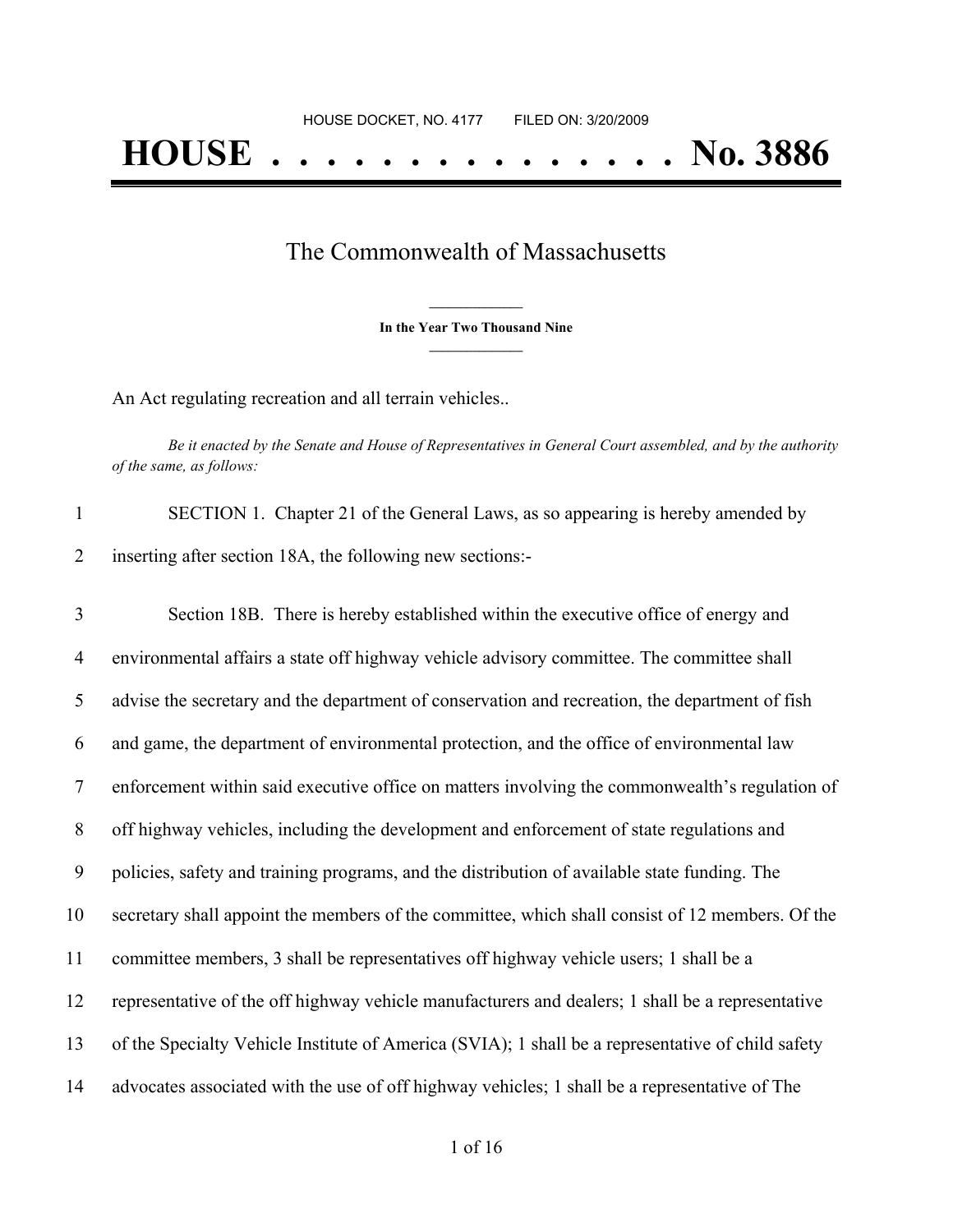Snowmobile Association of Massachusetts; 1 shall be representatives of a nonprofit organization that owns and manages land open to the public for non-motorized use; 1 shall be representatives of an organization that owns and/or manages land opened to motorized use; 1 shall be a representative of an association or organization of large private land owners; and 2 shall be representatives of state and local law enforcement authorities. Each appointee shall serve without compensation for a term of 3 years. The committee shall select a chairperson annually by a majority vote of the members. The committee shall meet at least twice each year, and shall also meet at the request of the secretary or committee chairperson. The minutes of each meeting shall be transmitted in a timely fashion to the joint committee on environment, natural resources and agriculture.

 Section 18C. (1) There is hereby established and set up on the books of the commonwealth a separate fund to be known as the Off Highway Vehicle Program Fund. There shall be credited to the fund all fees, fines, costs, expenses and interest imposed pursuant to sections 21 to 32, inclusive, of chapter 90B and any revenue from appropriations or other monies authorized by the general court and specifically designated to be credited to the fund, any appropriation or grant explicitly made to the fund, and any income derived from the investment of amounts credited to the fund.

 (2) All amounts credited to the fund may be expended, without further appropriation, by the executive office of energy and environmental affairs and its office of environmental law enforcement, department of conservation and recreation, department of fish and game, and department of environmental protection for the following purposes: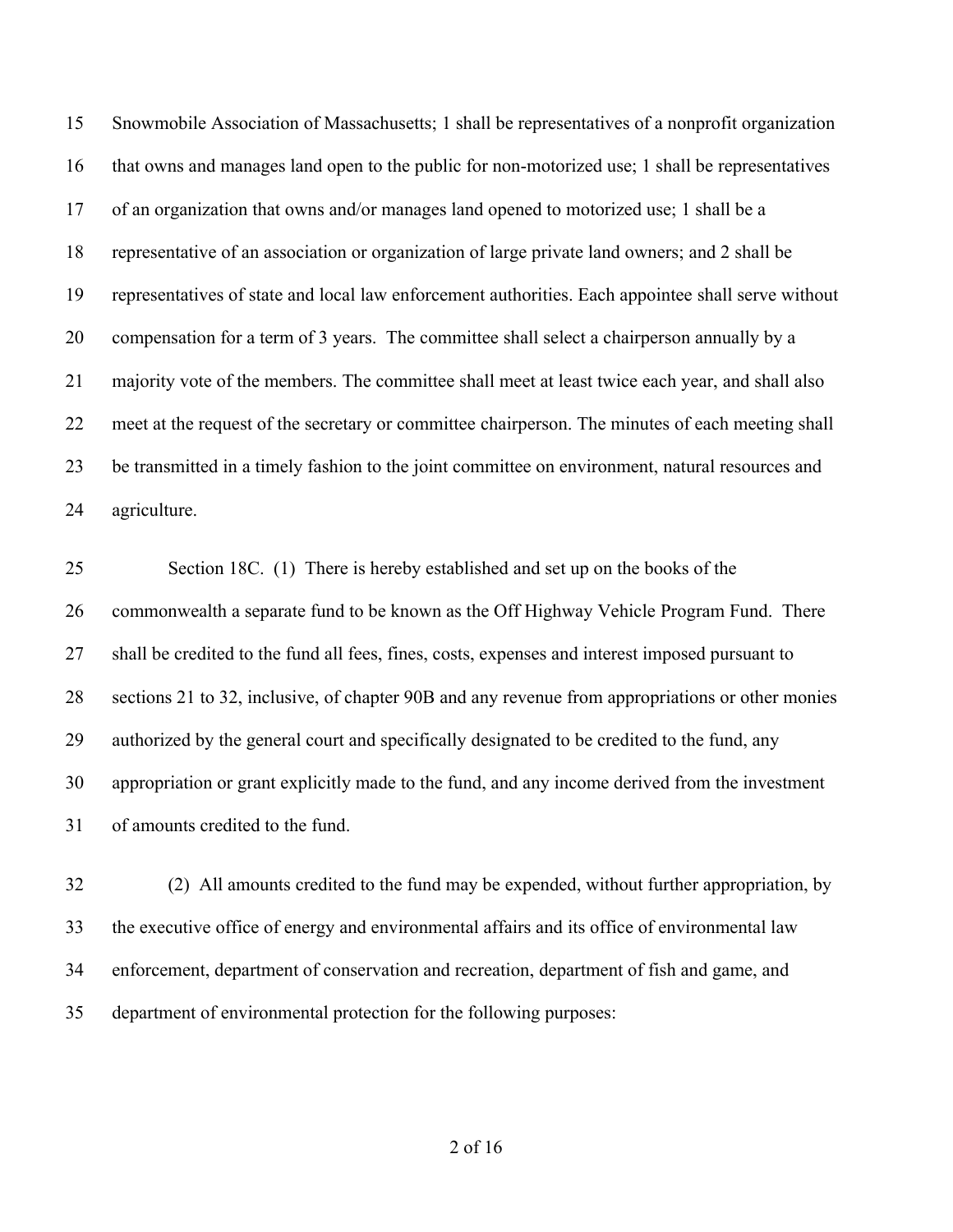| 36 | (a) the enforcement of statutes, regulations, and policies applicable to off-highway              |
|----|---------------------------------------------------------------------------------------------------|
| 37 | vehicles; A maximum of 25%, unless by 2/3 vote or greater the state off highway vehicle           |
| 38 | advisory committee authorizes expenditures above such level.                                      |
| 39 | (b) the acquisition of land for use as commonwealth-approved trails and facilities for off-       |
| 40 | highway vehicles or for the development, maintenance, repair or restoration of said               |
| 41 | commonwealth-approved trails and facilities; A minimum of 40%, unless by 2/3 vote or greater      |
| 42 | the state off highway vehicle advisory committee authorizes expenditures below such level.        |
| 43 | (c) for grants made by the department of conservation and recreation to municipalities            |
| 44 | and other public entities for the purposes of subsection (a) and (b);                             |
| 45 | (d) the development and administration of safety and training programs; A maximum of              |
| 46 | 35%, unless by 2/3 vote or greater the state off highway vehicle advisory committee authorizes    |
| 47 | expenditures above such level.                                                                    |
| 48 | (3) Monies that are deposited in the fund that are unexpended at the end of the fiscal year       |
| 49 | shall not revert to the General Fund and shall be available for expenditure in subsequent fiscal  |
| 50 | years                                                                                             |
| 51 | SECTION 2. Chapter 21A of the General Laws is hereby amended by striking out                      |
| 52 | section 11 and 12 appearing in the 2006 Official Edition, and inserting in place thereof the      |
| 53 | following section:-                                                                               |
| 54 | There is hereby established within the office of law enforcement an advisory board to be          |
| 55 | designated as the boating and recreational vehicle safety advisory board. The board shall consist |
| 56 | of 7 members to be appointed by the governor, 2 of whom shall be representative of the boating    |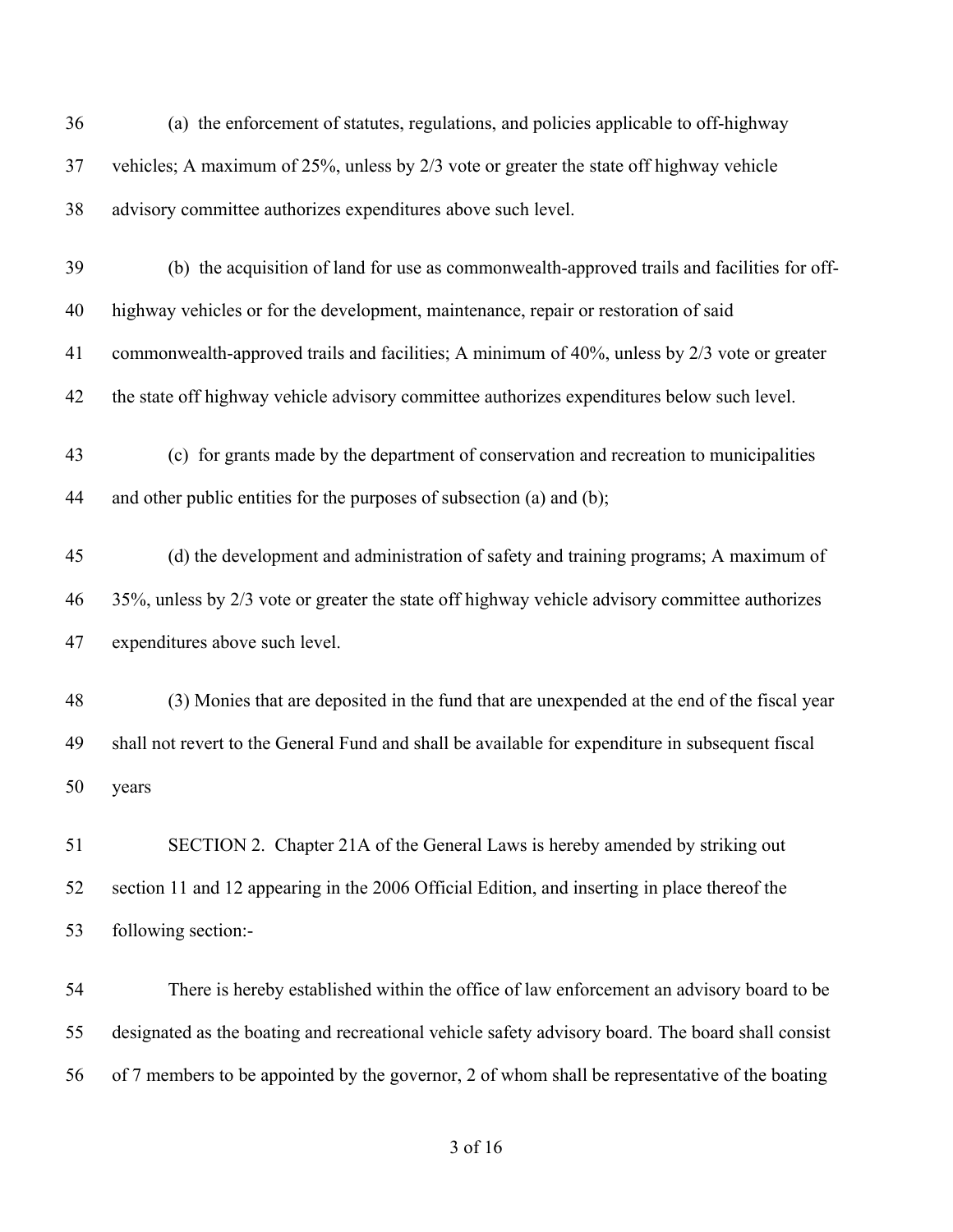public each of whom shall hold a certificate of number issued pursuant to section 3 of chapter 90B, 1 of whom may represent the harbormaster's association; 2 members shall represent the recreational boating business, 1 of whom shall operate a boat dealership; 1 member shall represent a snowmobile or all-terrain vehicle dealership; 1 member shall represent the snowmobile users; and 1 member may represent the all-terrain vehicle users. Each member shall serve for a term of 3 years. The chairman of the board shall be appointed, from the 7 members, annually by the governor, and in the absence of same shall be designated by the director. Board members shall be appointed or reappointed for terms of 3 years. The boating and recreational vehicle safety advisory board shall meet at least quarterly and 4 members in attendance shall constitute a quorum. The chiefs of enforcement of the coastal enforcement bureau and the inland enforcement bureau established under section 6 of chapter 21, or their designees, shall attend all meetings of said board and shall provide such information as said board shall request. Said board shall review the budgetary recommendations of the director and the secretary of the executive office of environmental affairs concerning the expenditure of federal funds allocated to the division for recreational boating safety each fiscal year prior to the submission of such recommendations to the secretary or the governor, as the case may be. In the event said board disapproves of any such recommendation it may file a report noting its objection and such report shall be transmitted to the governor and to the house and senate committees on ways and means.

- SECTION 3. Chapter 20 of chapter 90B of the General Laws, as appearing in the 2006 Official Edition, is hereby amended by striking out the definition of "recreational vehicle" and inserting 4 definitions:-
- "Recreation Vehicle", "off-highway vehicle", "off-road vehicle", any motor vehicle designed or modified for use over unimproved terrain if used for recreation or pleasure off a

of 16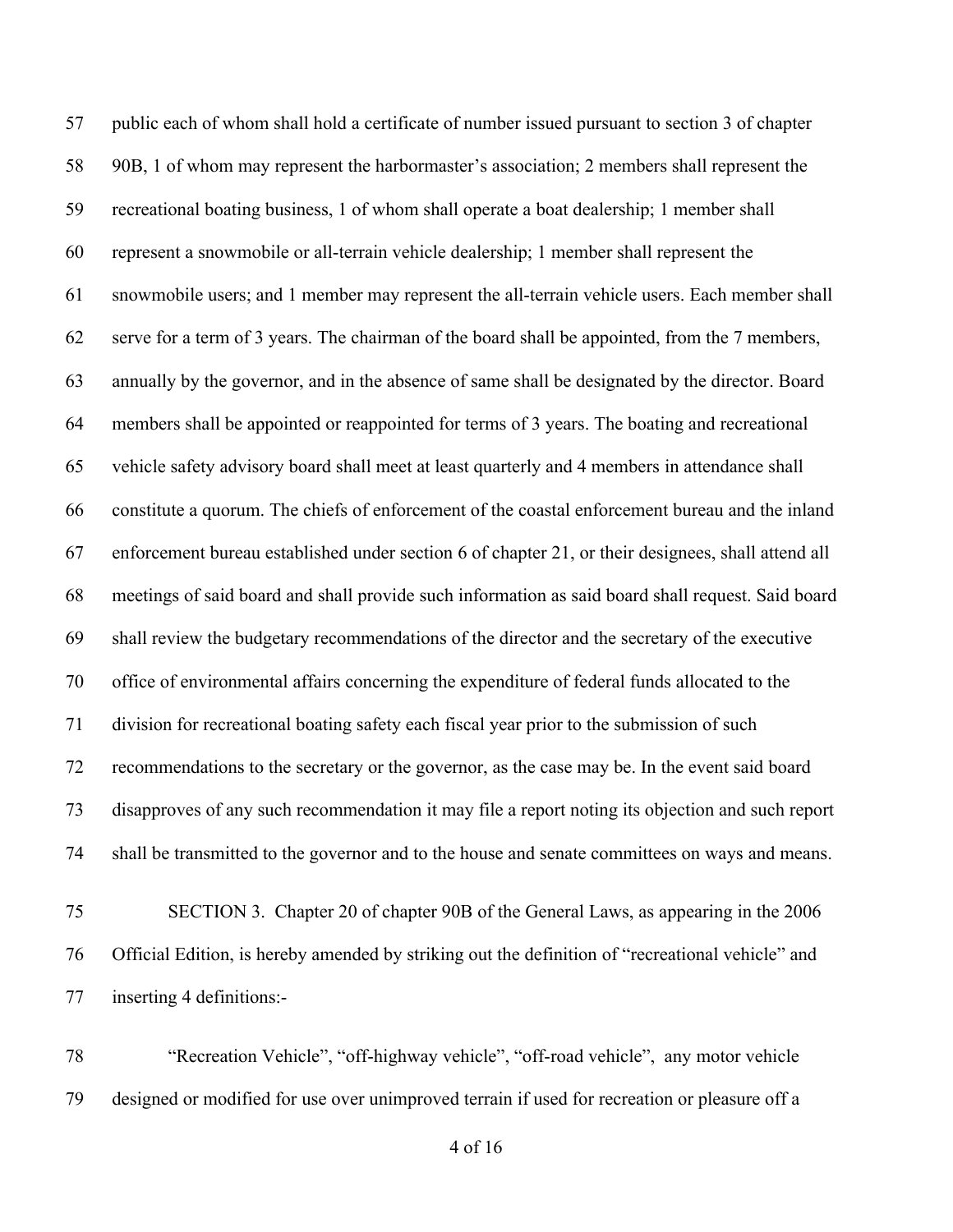public way as defined in chapter 90, including but not limited to, all terrain vehicles, off highway motorcycles, dirt bikes, recreation utility vehicles, utility vehicles, and all legally registered motor vehicles while not being operated on a public way as defined in chapter 90, but recreation vehicles, off highway vehicles and off road vehicles that are being operated for agricultural, forestry, snow removal, lumbering or construction purposes shall not be subject to this chapter and it shall be an affirmative defense that such vehicle was being operated for such use at the time of an alleged violation.

 "Recreation utility vehicle" or "utility vehicle", a motorized flotation tire vehicle with not less than 4 and not more than 6 low pressure tires that is limited in engine displacement to less than 1,500 cubic centimeters and in total dry weight to not more than 1,800 pounds and that has a seat that is of bench design, not intended to be straddled by the operator, and a steering wheel for control. "All Terrain Vehicle (ATV), a motorized recreational vehicle designed to travel on four low pressure tires having a seat designed to be straddled by the operator and handlebars for steering control. "Snow vehicle", a motor vehicle designed to travel over ice or snow, having a curb weight of note more than 453 kilograms or 1,000 pounds, driven by track or tracks in contact with the snow or ice and steered by a ski or skis in contact with the snow or ice.

 SECTION 4. Said chapter 90B of said General Laws, is further amended by striking out section 21, as appearing in the 2006 Official Edition, and inserting in place thereof the following section:-

 Section 21. No person born after January 1, 1990 shall operate a recreation vehicle unless he has successfully completed a recreation vehicle safety and responsibility course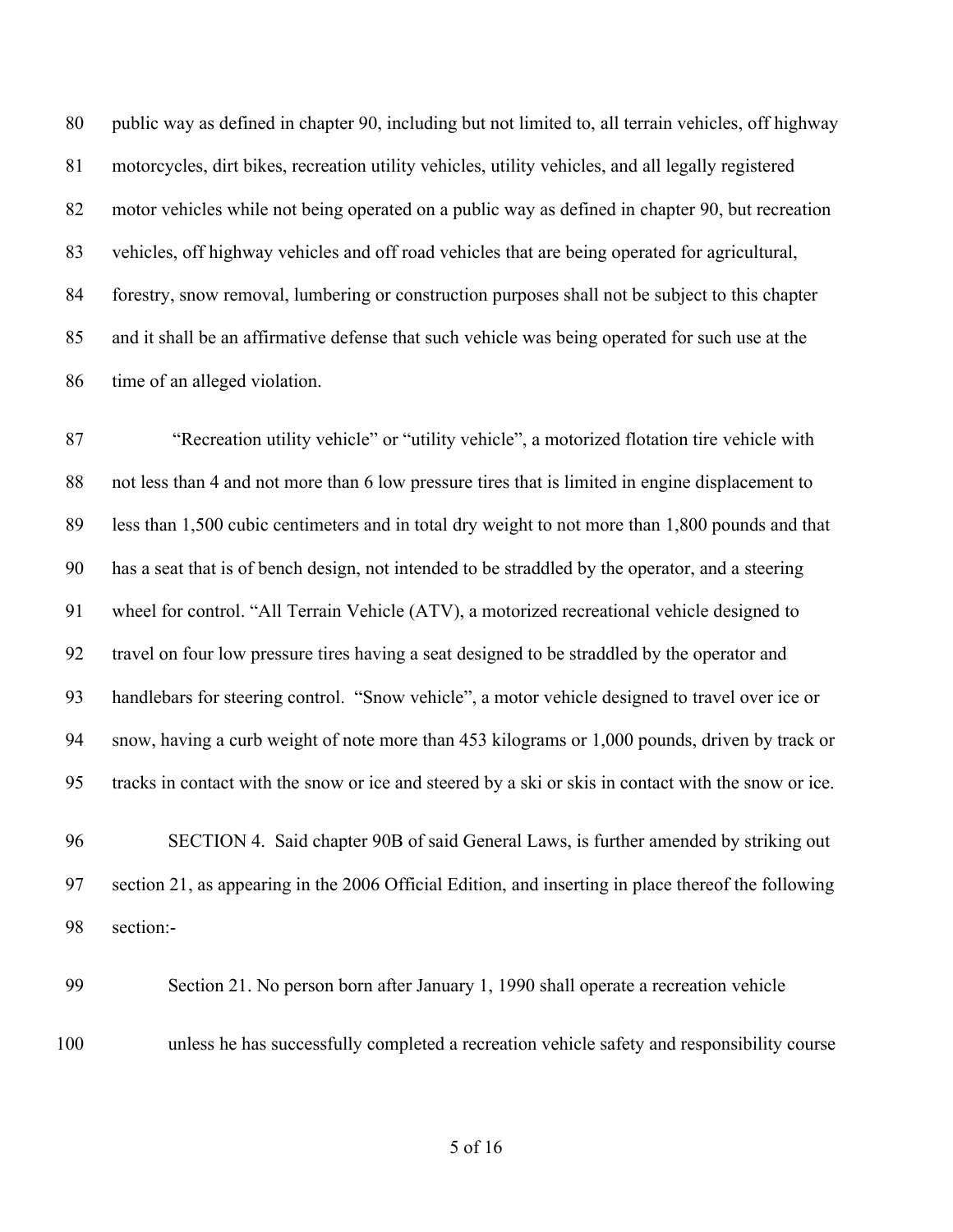approved by the director of the office of environmental law enforcement. Such course shall include, but not be limited to, notification of the potential criminal penalties for certain violations of law relative to the safe operation of snow vehicles and recreation vehicles. A parent or the legal guardian of an operator of recreation vehicles under 16 years of age shall also participate in the safety and responsibility course. Proof of the successful completion of the recreation vehicle safety and responsibility course shall be carried on the person of the operator while operating a recreation vehicle. Proof of an operator's successful completion of another state's equivalent recreation vehicle safety and responsibility course shall be valid in the commonwealth.

 SECTION 5. Said chapter 90B of said General Laws, is further amended by striking out section 22, as appearing in the 2006 Official Edition, and inserting in place thereof the following section:-

 Section 22. No person shall operate a snow vehicle or a recreation vehicle unless such vehicle has been registered in accordance with this chapter and such registration number is displayed on such vehicle. Application for registration of a snow vehicle or a recreation vehicle shall be made by the owner to the director or his agent on such forms as the director shall prescribe and shall state the name and address of the owner of such vehicle. It shall be illegal to knowingly make any false statement in an application for registration of a snow vehicle or recreation vehicle. Upon receipt of the application and the appropriate fee, as hereinafter, provided such vehicle shall be registered and a registration number assigned which shall be affixed to said vehicle in such manner as the director shall prescribe. Such registration shall be valid for a period ending two years from the date of issuance, unless surrendered, suspended or revoked. The director shall issue a certificate of registration to each such owner on such form as

of 16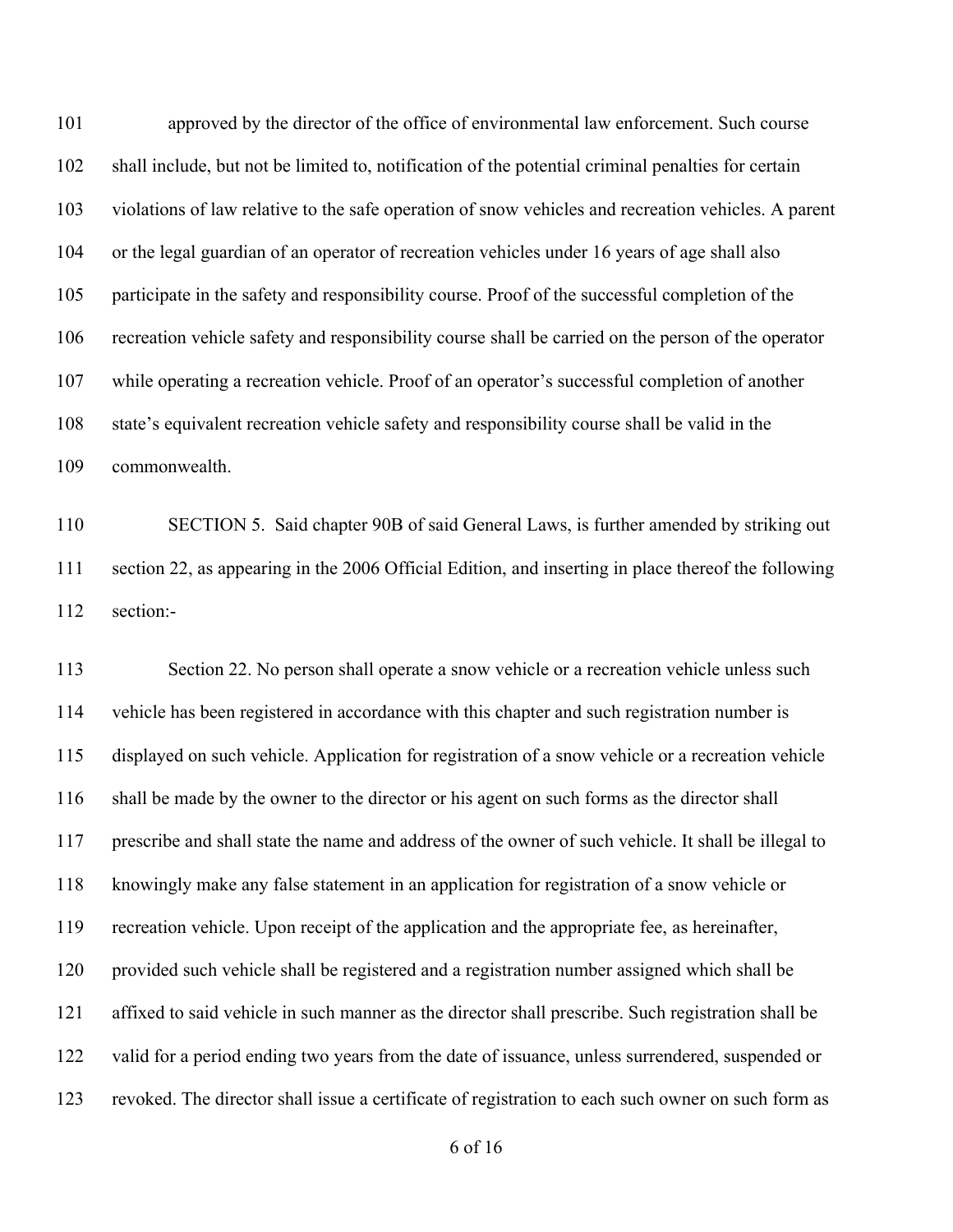he shall prescribe. Each such owner shall notify the director in writing within 30 days after any change has occurred in the name and address appearing on said registration certificate. No registration issued for any such vehicle may be loaned by any person to another, nor may such registration be transferred except upon application to the director upon such forms as he shall prescribe. Every person operating a snow vehicle or a recreational vehicle shall have the certificate of registration therefore upon his person or in the vehicle, in some easily accessible place, and upon demand shall show the same to a law enforcement officer or to the owner of any land on which he is operating said vehicle. Any person authorized to issue registration certificates for snow vehicles, recreational vehicles, and vessels who is not employed by the commonwealth, may charge the applicant an administrative fee in addition to the required registration fee. Said administrative fee shall not exceed \$1.50 per registration issued. The fee for initial registration of each such vehicle and for each renewal thereof, other than vehicles for which application is made by a manufacturer or dealer as hereinafter provided, shall be determined annually by the commissioner of administration under section 3B of chapter 7, except that no fee shall be collected for the registration of any such vehicle which is owned by the commonwealth or any political subdivision thereof, or used exclusively for: agricultural, forestry, snow-removal, lumbering, construction purposes, or on private property in a manner consistent with section 25E.

 Application for a manufacturer's or dealer's registration shall be made to the director in such form as the director shall prescribe and shall state the name and address of the manufacturer or dealer. Upon receipt of the application and the appropriate fee as hereinafter provided, the director shall forward to the manufacturer or dealer a certificate of registration and such registration numbers as the director may approve, one of which shall be affixed to each snow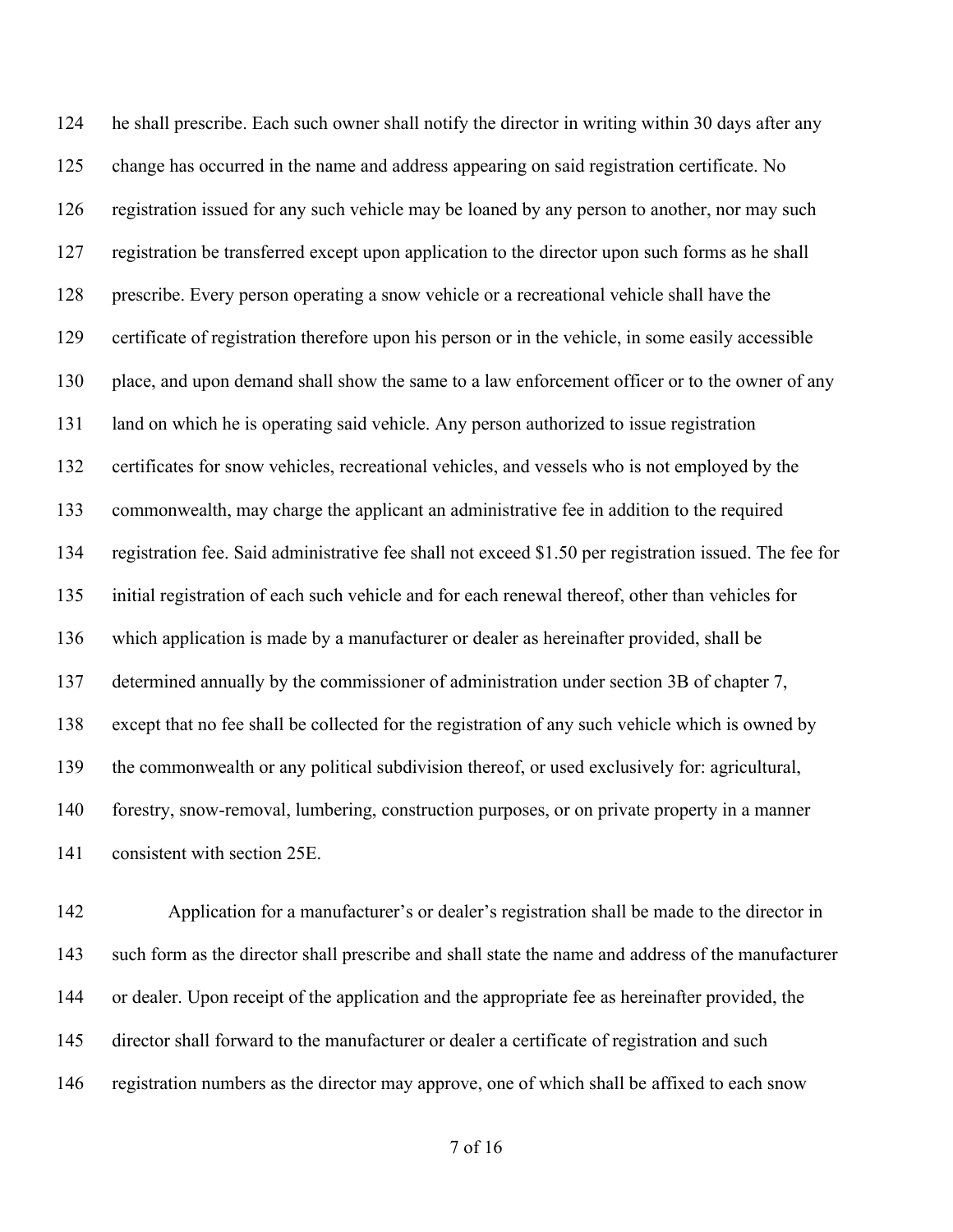147 vehicle or recreation vehicle being operated by or with the express or implied consent of said manufacturer or dealer. The fee for initial registration of recreation vehicles or snow vehicles owned by or under the control of a manufacturer or dealer and for each renewal thereof shall be determined annually by the commissioner of administration under the provision of section 3B of chapter 7. The fee for the registration of each snow vehicle or recreational vehicle of a nonresident shall also be determined by the commissioner of administration. Such registration and each renewal thereof shall be valid for a period ending 1 year from the date of issuance or renewal, unless surrendered, suspended or revoked.

 SECTION 6. Said chapter 90B is hereby further amended by striking out section 24, as appearing in the 2006 Official Edition, and inserting in place thereof the following section:-

 Section 24. . Except for snow vehicles manufactured prior to July 1, 1972 each snow vehicle and each recreation vehicle shall be equipped with one or more headlights, a red rear light, a rear brake light, a red rear reflector, and adequate muffler, and such safety equipment as may be required by the director. Each such vehicle shall be capable of decelerating in a reasonable manner. Any sled or trailer attached to any such vehicle shall also be equipped with a red rear reflector. All such equipment shall conform to such specifications as the registrar of motor vehicles shall prescribe; provided, however, that the requirements for lighting, as set forth in this paragraph, shall not apply to category Y - all terrain vehicles, so-called; and provided, further, that said registrar in such specifications shall define said category Y - all terrain vehicles in a manner which shall be consistent with the American National Standards Institute Standard ANSI/SVIA I - 1990. No snow vehicle or recreation vehicle manufactured after January 1, 1998 shall be sold, offered for sale, or operated that produces a sound pressure level of more than 96 dba when measured from a distance of 20 inches using test procedures established by the Society

of 16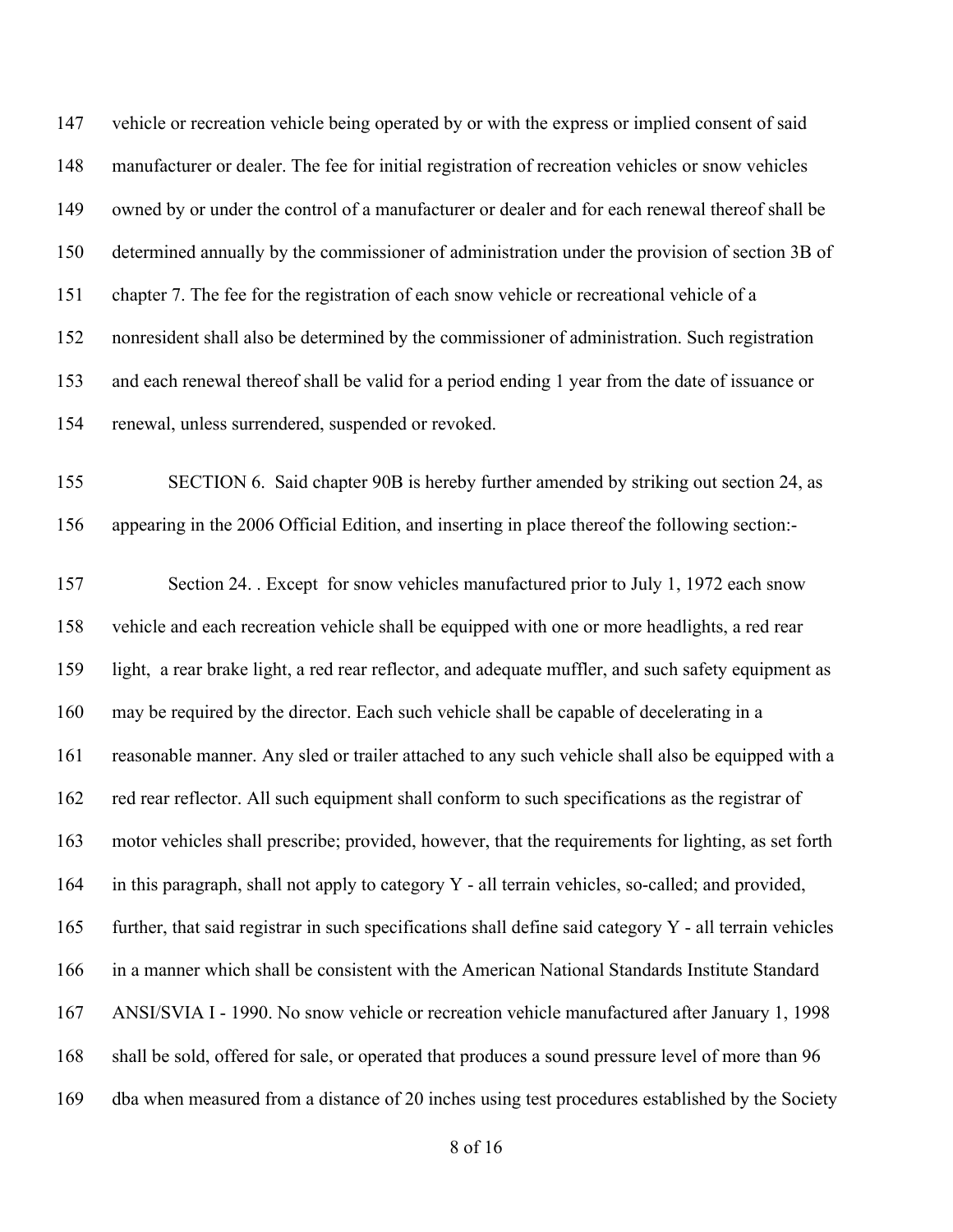of Automotive Engineers under Standard J1287 JUL98 or with such other test procedure for measurement of sound pressure levels as the registrar of motor vehicles may adopt.. No owner or operator of a snow vehicle or a recreation vehicle involved in a collision, accident or other such casualty resulting in death or injury to a person or damage to property in excess of \$250 shall fail to notify a law enforcement officer immediately and file a report of the incident with the division within 48 hours, on forms prescribed by the director.

176 SECTION 7. Section 25 of said chapter 90B, as so appearing, is hereby amended by striking out the third and fourth paragraphs and inserting in place thereof the following paragraphs:- No person under the age of 18 shall operate a snow vehicle or a recreation vehicle across or on a public way unless the operator holds a valid license or right to operate a motor vehicle or is directly supervised as defined in section 25B. An operator of a snow vehicle or a recreation vehicle that meets the requirements of the preceding paragraph may, after coming to a full stop, cross, as directly as possible, a public way, except a controlled access highway, providing that the snow vehicle or recreation vehicle operator shall make the crossing safely and without interfering with the free movement of vehicular traffic. The operator of a snow vehicle or a recreation vehicle shall yield the right of way to all other vehicular traffic when making such crossing.

 Whenever it is otherwise impractical to gain immediate access to an area adjacent to a public way where a snow vehicle or a recreational vehicle is to be operated, said snow vehicle or a recreational vehicle may be operated adjacent and parallel to the travelled portion of such public way for the purpose of gaining access to the area of operation. Except as herein provided, no snow vehicle or a recreational vehicle shall be operated on the main traveled portion of a way,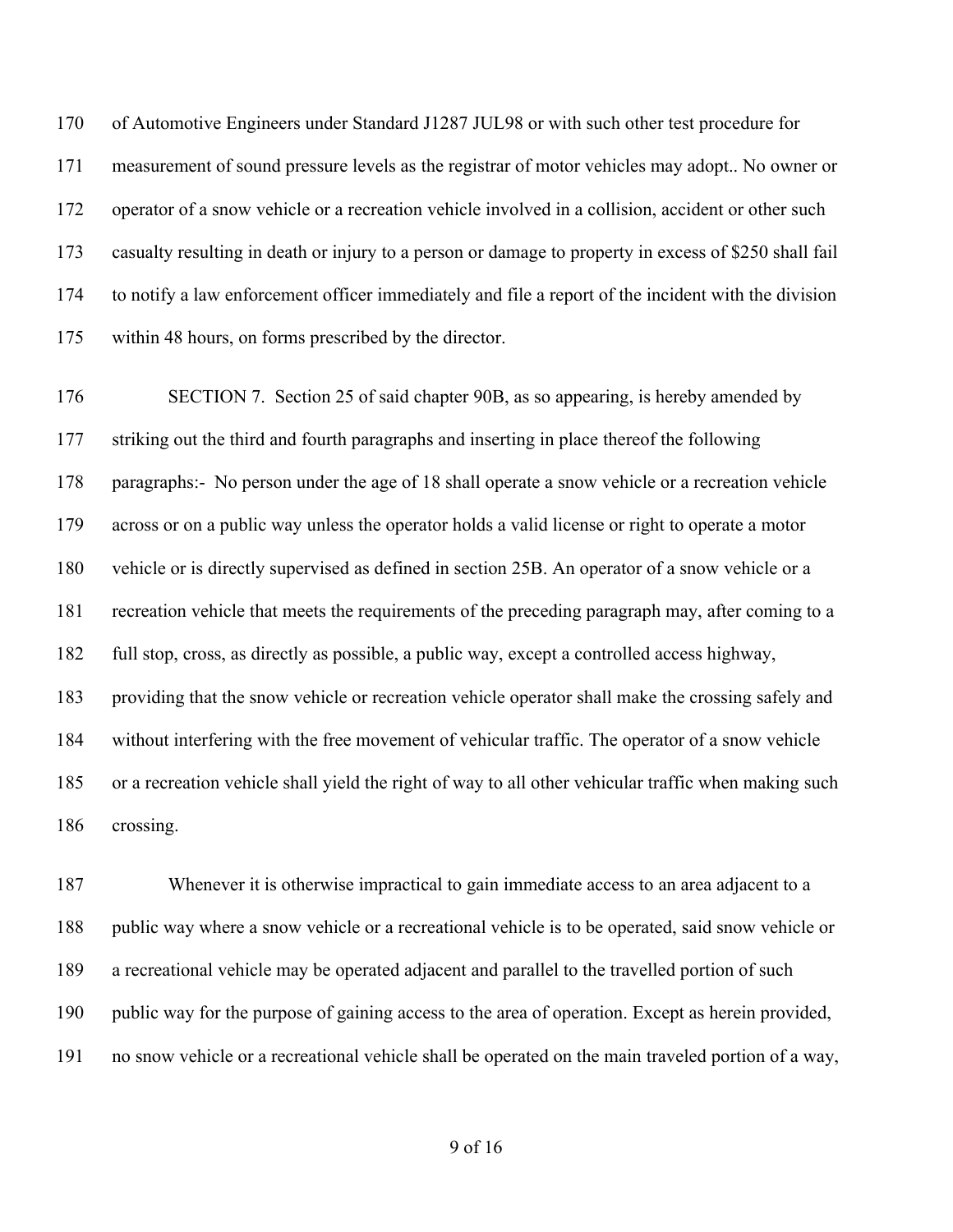or on that portion of a way that has been plowed or on a snow bank immediately adjacent to the plowed portion of the way.

 SECTION 8. Said chapter 90B of the General Laws is hereby amended by inserting, after section 25, the following sections:-

 Section 25A. No person shall operate or ride in or on a recreation vehicle or a snow vehicle, or a sled attached thereto, without wearing protective headgear that conforms to such minimum standards for construction and performance as the registrar of motor vehicles may prescribe.

 Section 25B. Operation of an all terrain vehicle or recreational vehicle by persons under 201 the age 16 shall be regulated in a manner which shall be consistent with the American National Standards Institute Standard ANSI/SVIA guidelines. No person under the age of 16 years of age shall operate an all terrain vehicle or recreation utility vehicle unless directly supervised by an adult that is 18 years of age or older. For the purposes of this section, "direct supervision" shall mean that the supervising adult shall be sufficiently close to an operator at all times that the vehicle is in operation, such that a reasonable person under the totality of the circumstances including, but not limited to, vehicle and ambient noise, the landscape and geography of the location, and the operator's wearing of protective headgear, would believe that he is maintaining visual contact and verbal or visual communication with the operator.

 Section 25C. No owner of a snow vehicle or a recreation vehicle or other person shall knowingly permit a person under18 years of age to operate a snow vehicle or a recreation vehicle in violation of this chapter.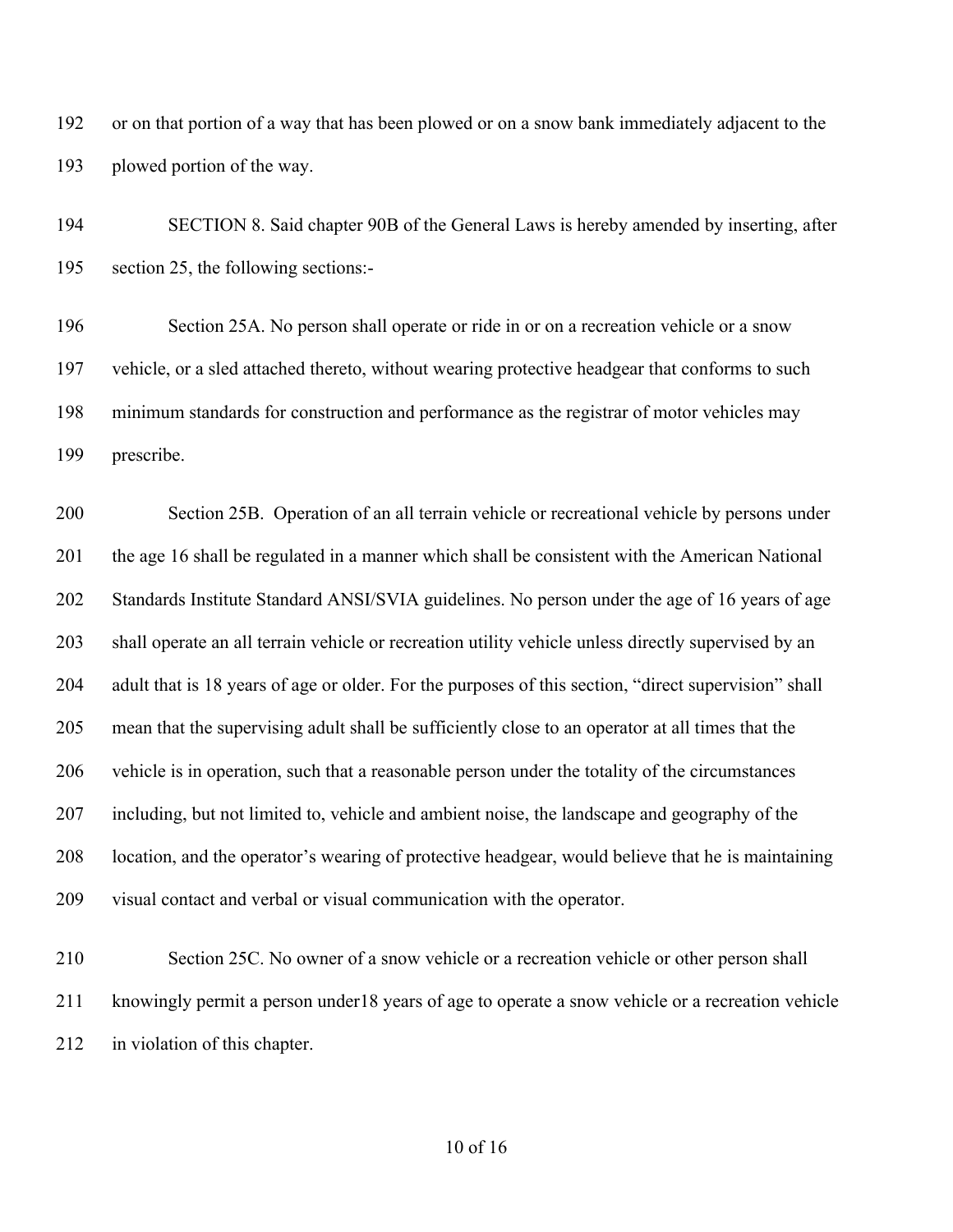Section 25D. Whoever violates section 25 to 25C, inclusive, or section 26B shall be punished, for a first offense, by a fine of \$100 and for a second or subsequent offense by a fine of not less than \$250 nor more than \$500.

 Section 25E. No person shall operate a snow vehicle or a recreation vehicle on privately owned property, unless: (a) the operator is the owner or lessee or immediate family member of the owner or lessee of such property; (b) the operator has in his possession either a document, signed by the owner or lessee of such property or his agent, authorizing the operation of a said vehicle on such property by the operator, or valid proof of current membership in a club, association or other organization to which express authorization for the operation of said vehicles on such property has been granted; or (c) the owner or lessee of such property has designated the area for use by said vehicles by posting reasonable notice of such designation.

 Section 25F. No person shall operate a snow vehicle or a recreation vehicle in a manner that harasses or otherwise harms wildlife. No person shall operate a snow vehicle or a recreation vehicle in a manner that causes damage to public or private property.

 Section 25G. No person shall carry a firearm, rifle or shotgun in or on a snow vehicle or a recreation vehicle or on a trailer or sled attached thereto unless such firearm, rifle or shotgun is unloaded and in an enclosed case. This subsection shall not apply to a law enforcement officer or other person authorized to carry arms as specifically described in section 32, or a paraplegic as provided in section 65 of chapter 131.

 Section 25H. No person shall collide with or otherwise cause injury to any other snow vehicle or recreation vehicle or property of another.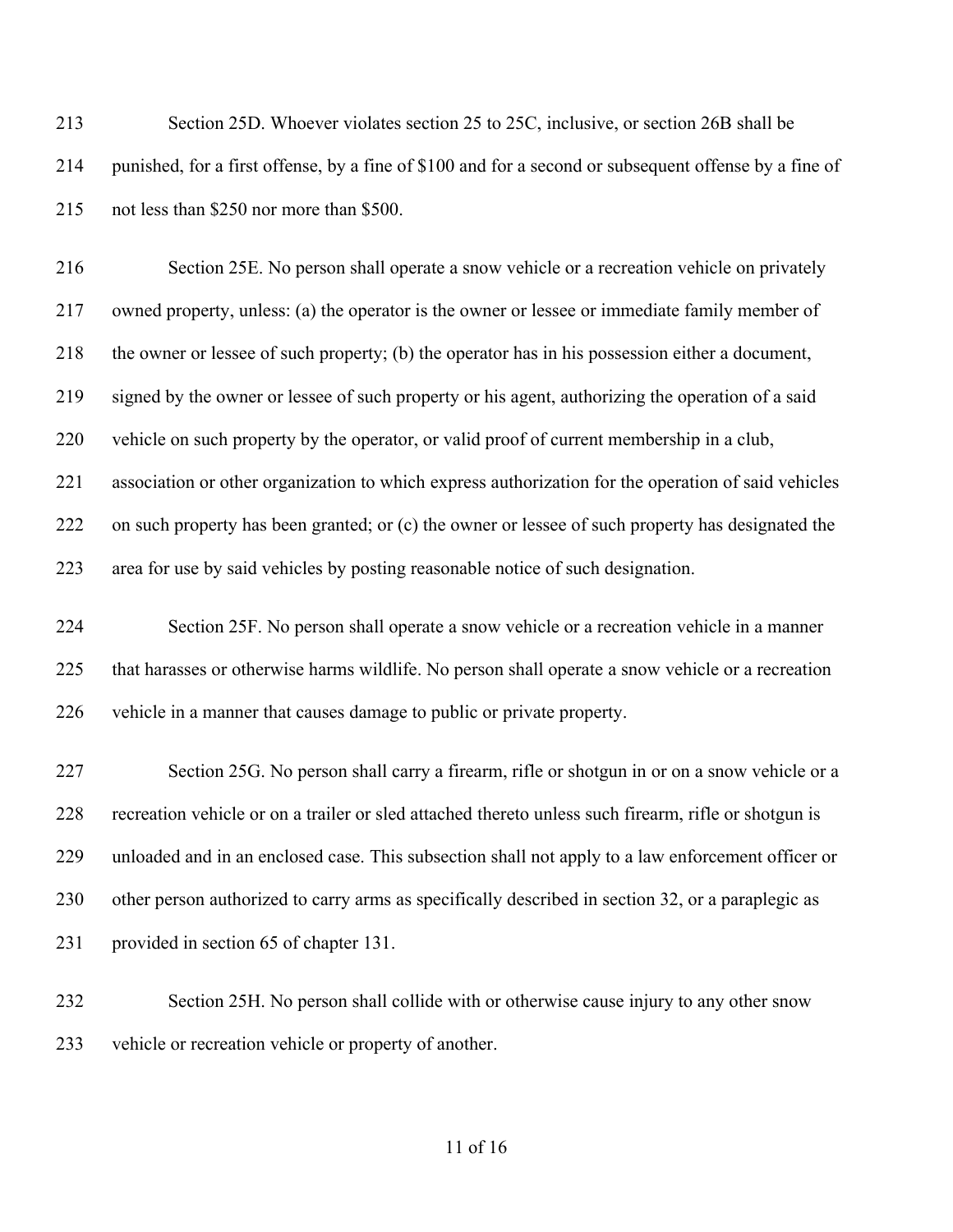Section 25I. No person shall use a snow vehicle or a recreation vehicle without authority knowing that such use is unauthorized.

 Section 25J. Whoever violates sections 25E to 25I, inclusive, shall be punished by a fine of not less than \$150 nor more than \$1,000, or by imprisonment in the house of correction for not less than 30 days nor more than 6 months, or by both such fine and imprisonment.

 SECTION 9. Said chapter 90B, as so appearing, is hereby further amended by striking out section 26, and inserting the following new section:-

 Section 26A. Whoever operates a snow vehicle or a recreation vehicle and, without stopping and making known his name, residence and the registration number of his snow vehicle or recreation vehicle, goes away after knowingly colliding with or otherwise causing injury to any other snow vehicle or recreation vehicle or property; provided that the injury to property exceeds \$500 in damage, shall be punished by a fine of not less than \$250 nor more than \$1,000 or by imprisonment for not less than 60 days nor more than 6 months, or by both such fine and imprisonment.

 Section 26B. No person operating or in control of a snow vehicle or recreation vehicle shall refuse to stop such vehicle after having been requested or signaled to do so by an law enforcement officer. No such person shall refuse to give his true and correct name, address and registration number to such officer.

 Section 26C. A summons may be issued instead of a warrant for arrest upon a complaint for a violation of any provision of this section if in the judgment of the court or justice receiving the complaint there is reason to believe that the defendant will appear upon a summons.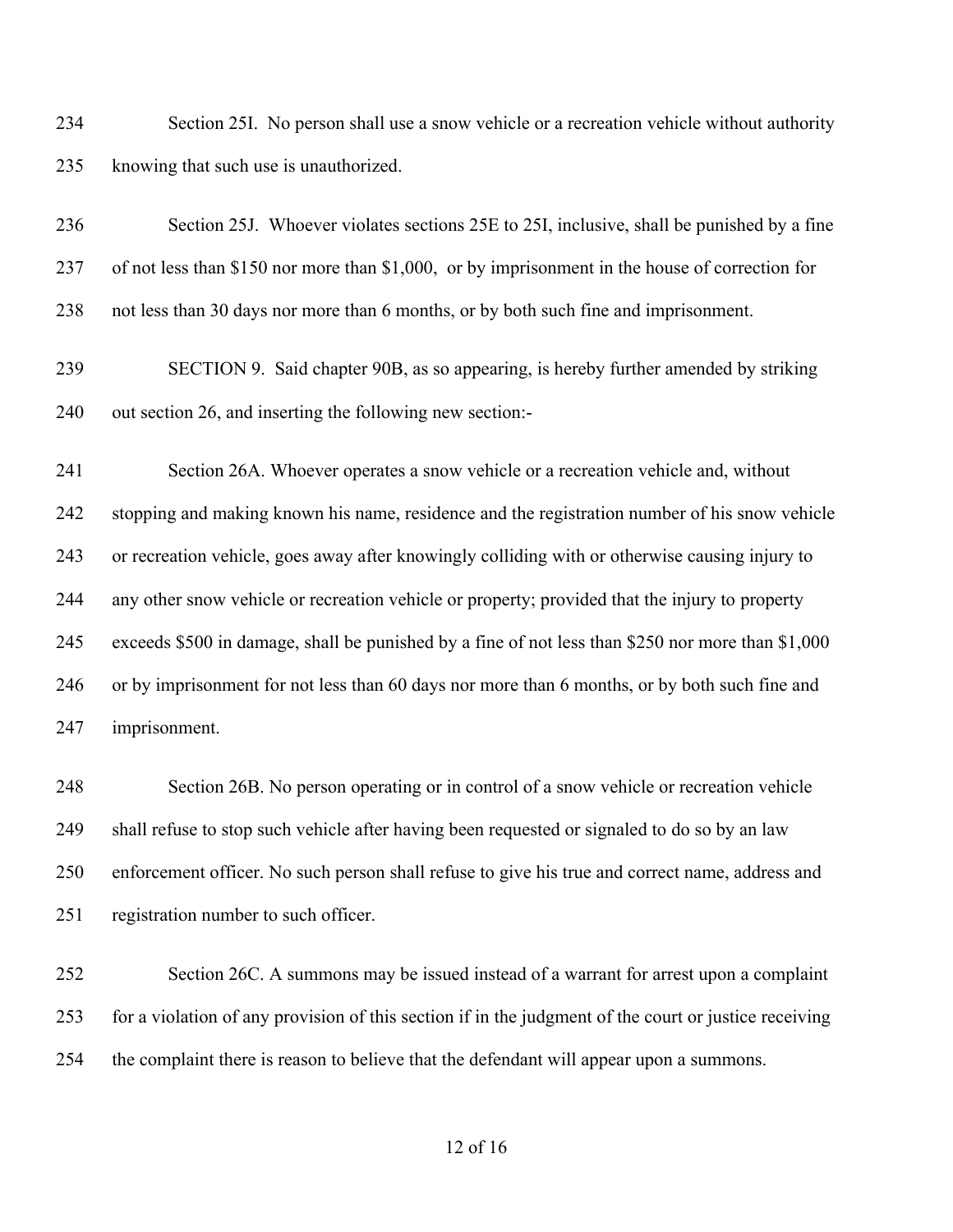Section 26D. Whoever operates a snow vehicle or a recreation vehicle and goes away after knowingly colliding with or otherwise causing injury to any person without stopping and making known his name, residence and the registration number of his snow vehicle or recreation vehicle, shall be punished by a fine of not less than \$500 but not more than \$1,000 and imprisonment for not less than 2 ½ years in the house of correction or imprisonment in the state 260 prison for not less than 5 years.

 Section 26E. Whoever operates a snow vehicle or a recreation vehicle recklessly or 262 negligently so that the lives or safety of the public might be endangered, and by any such operation causes serious bodily injury, shall be punished by imprisonment in the house of correction for not more than 2 ½ years or in the state prison for not than 5 years and by a fine of not more than \$5,000, or by both such fine and imprisonment. For the purposes of this section "serious bodily injury" shall mean bodily injury which creates a substantial risk of death or which involves either total disability or the loss or substantial impairment of some bodily function for a substantial period of time.

Section 26F.

 Whoever operates a snow vehicle or a recreation vehicle recklessly, or negligently so that the lives or safety of the public might be endangered, and by any such operation causes the death of another person, shall be punished by imprisonment in a the house of correction for not less than 30days nor more than 2 ½ years or by a fine of not less than \$300 not more than \$5,000 or imprisonment in the state prison for not less than 5 years not more that 10 years and a fine of 275 \$5,000, or by both such fine and imprisonment.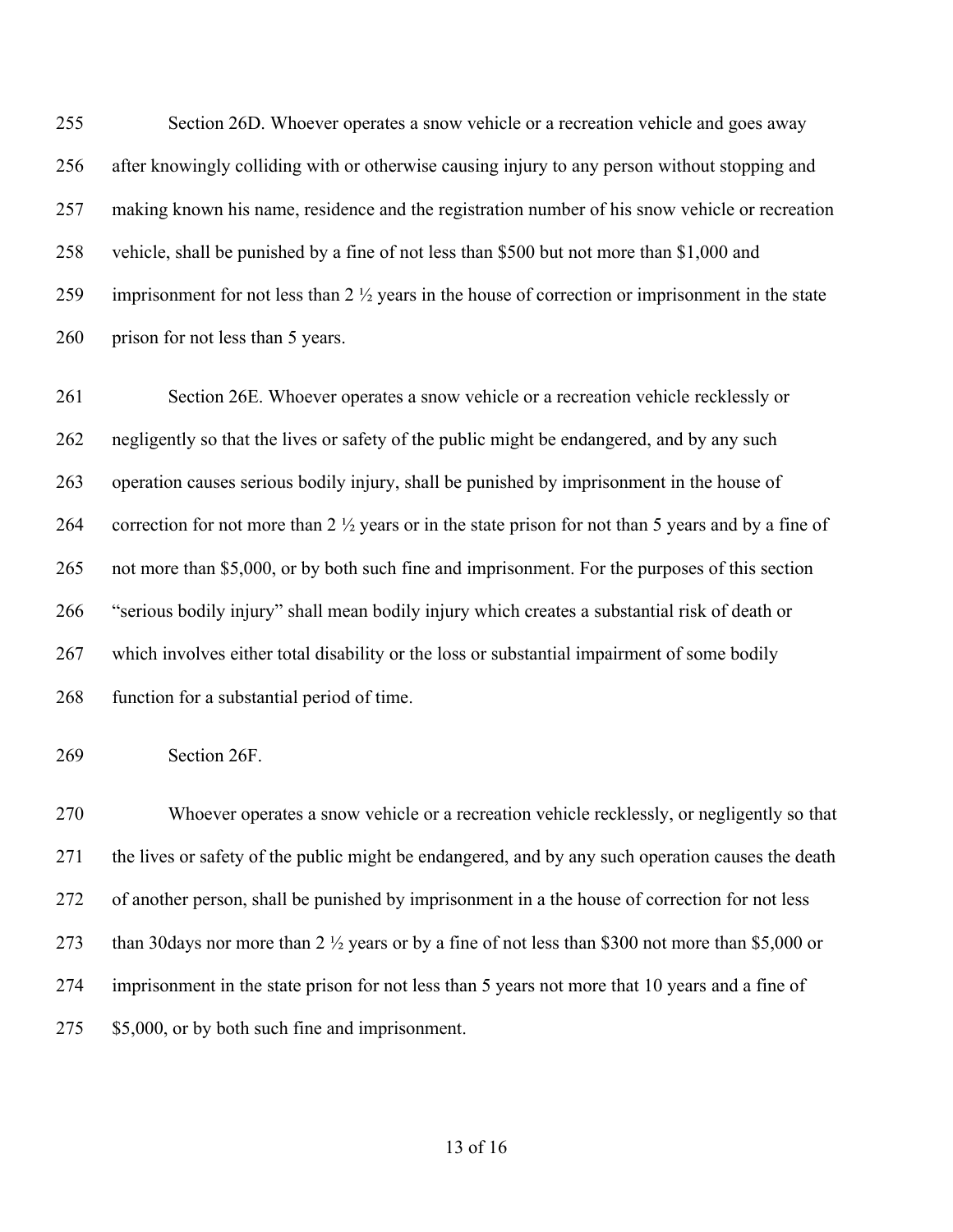Section 26G. Notwithstanding section 28, upon conviction of a violation of sections 26D to 26F inclusive, the registrar shall immediately suspend the operator's license or right to operate a motor vehicle and the director shall revoke the registration of any snow vehicle or recreation vehicle issued to such person. The registrar may after an investigation or upon hearing, issue a new license or reinstate the right to operate and the director may issue a new snow vehicle or recreation vehicle registration number to a person so convicted of said sections 26D to 26F inclusive; provided, that no such license, right to operate or registration shall be issued or reinstated by the registrar or director to any person so convicted delinquent by reason of said sections 26D or 26E until 1 year after the date of suspension or revocation following his original conviction if for a first offense or until 2 years after the date of suspension or revocation following any subsequent conviction, or to any person convicted of delinquent by reason of section 26F until 5 years after the date of suspension or revocation following his original conviction if for a first offense or until 15 years after the date of suspension or revocation following any subsequent conviction; provided, however, that a person who's license or right to operate was suspended due to a conviction of 26D may, after the expiration of 3 months from the date of conviction, apply for and shall be granted a hearing before the registrar for the purpose of requesting the issuance of a new license for employment or educational purposes, which license shall be effective for not more than an identical 12 hour period every day on the grounds of hardship and a showing by the person that the causes of the present and past violations have been dealt with or brought under control, and the registrar may, in his discretion, issue such license under such terms and conditions as he deems appropriate and necessary; and provided, further, that such person may, after the expiration of 6 months from the date of conviction, apply for and shall be granted a hearing before the registrar for the purpose of requesting the issuance of a new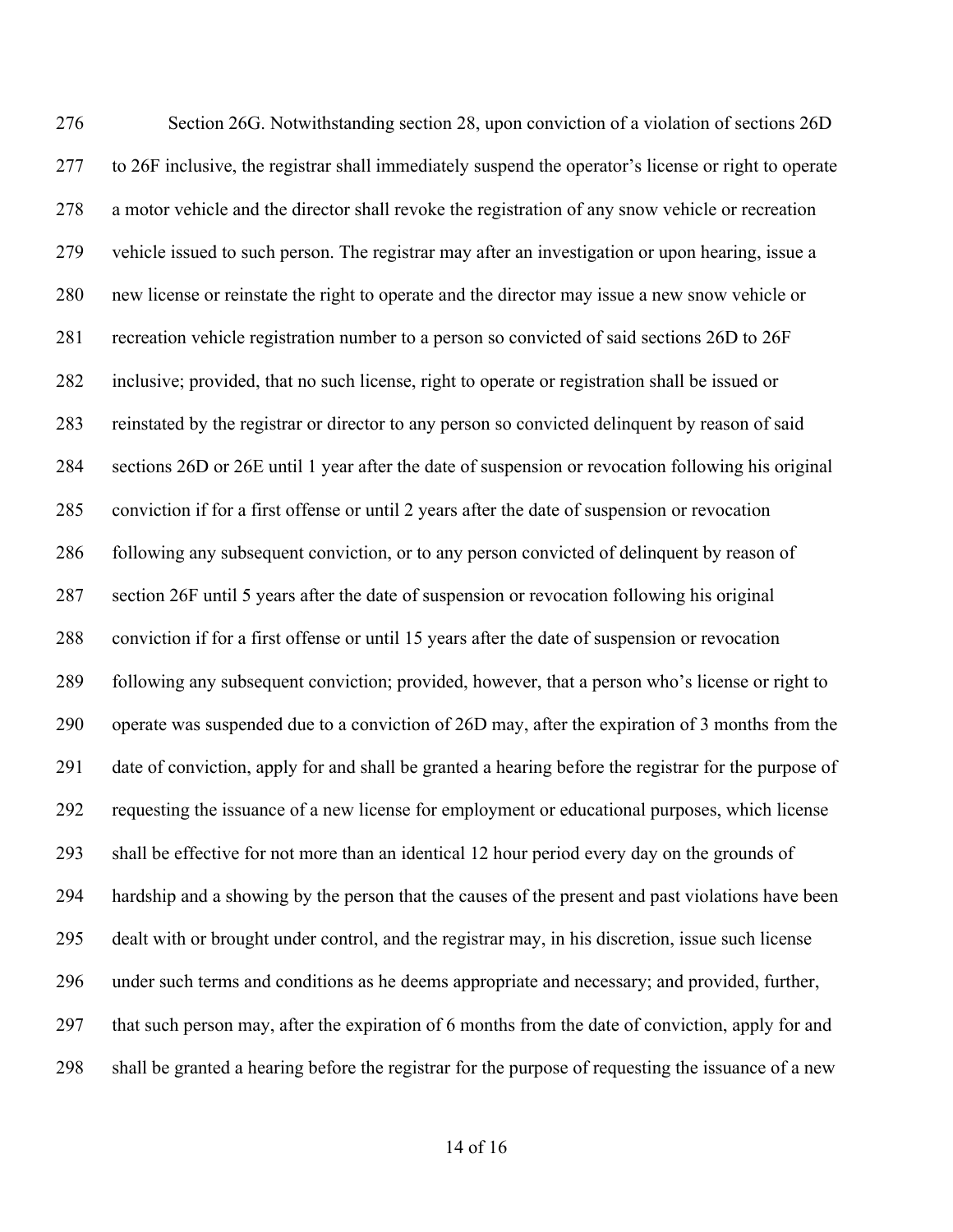license on a limited basis on the grounds of hardship and a showing by the person that the causes of the present and past violations have been dealt with or brought under control and the registrar may, in his discretion, issue such a license under such terms and conditions as he deems appropriate and necessary. If the person so convicted is under 17 at the time of such conviction and has not been issued a license or right to operate or a snow vehicle or recreation vehicle registration number, neither the registrar nor director shall issue such license or right to operate a motor vehicle or a snow or recreation vehicle registration until the time periods provided in the previous paragraph have passed and such time period shall not commence to run until such person reaches 16 years of age for purposes of issuance of a right to operate a motor vehicle and 16  $\frac{1}{2}$  for purposes of issuance of a license to operate a motor vehicle.

 SECTION 10. Chapter 30B, as so appearing, is further amended by striking out section 29 and inserting the following section:-

 Section 29. The director of the division of law enforcement in the executive office of energy and environmental affairs shall, within 180 days of the effective date of this act amend regulations of such division that are inconsistent with this act. The director of the division of law enforcement in the executive office of energy and environmental affairs shall, after consultation with the state off highway advisory committee and a public hearing, promulgate regulations consistent with this chapter.

 SECTION 11. Section 32 of said chapter 90, as so appearing, is hereby amended by striking out the first paragraph and inserting in place thereof the following paragraph:-

 The provisions of sections 21 to 34, inclusive, and all the rules and regulations made under the authority thereof shall be enforced by the director, deputy directors of enforcement,